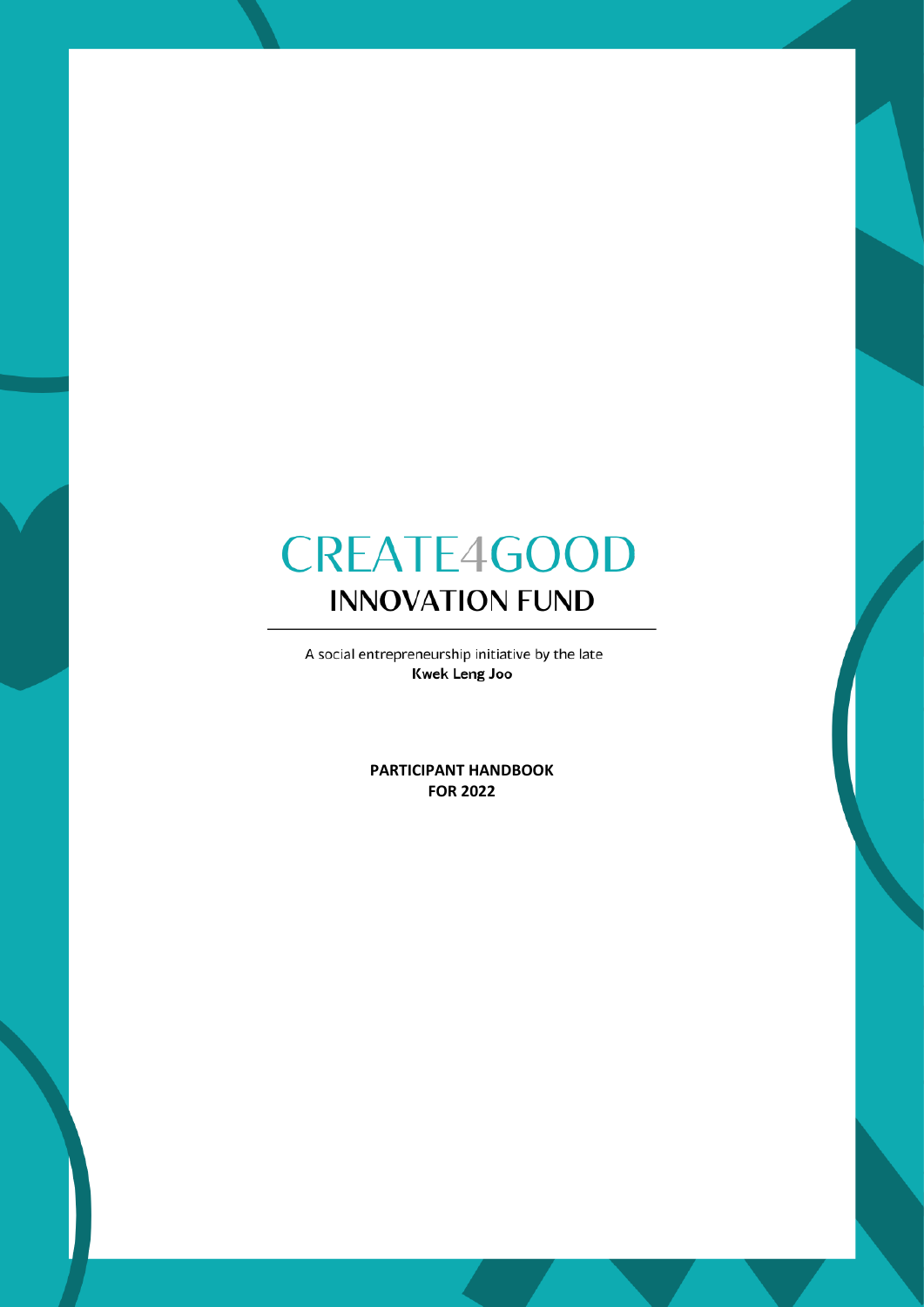



### PARTICIPANT HANDBOOK **CREATE4GOOD INNOVATION FUND 2022**

# Contents

This Handbook was published on May 30, 2022.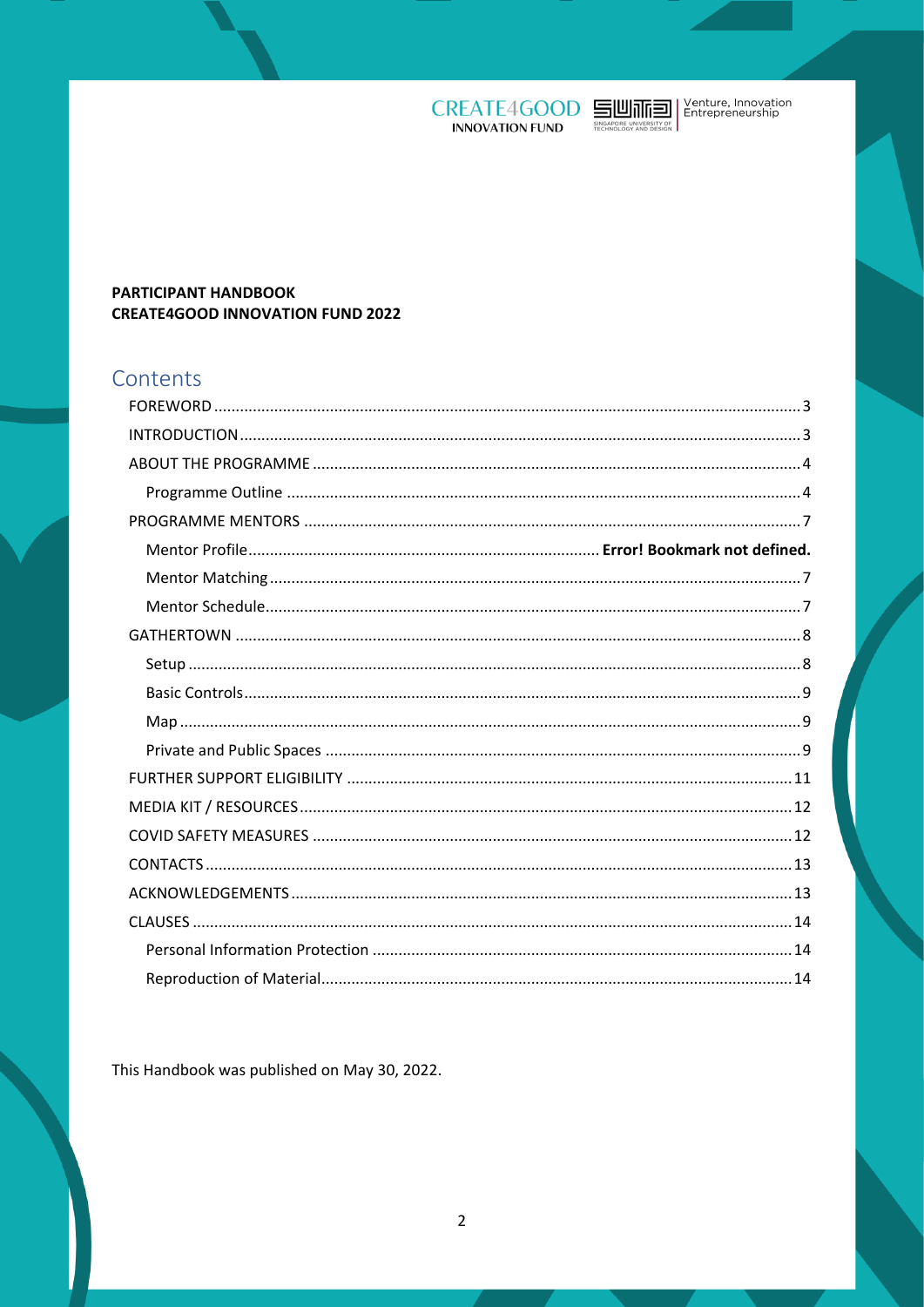Venture, Innovation<br>Entrepreneurship

 $\mathop{\hbox{\rm dim}}\nolimits$ 

## <span id="page-2-0"></span>FOREWORD

Welcome to Create4Good Innovation Fund 2022, and thank you for being part of this awesome programme!

The programme has been designed to help driven individuals like you develop the skills and knowledge required to build your social venture. We hope that you will leverage the programme to connect with and reach out to the social impact ecosystem in Singapore and beyond.

Be inquisitive, be creative and have fun.

Celestine Khoo Senior Director, Venture Innovation and Entrepreneurship Singapore University of Technology and Design

#### <span id="page-2-1"></span>INTRODUCTION

The Create4Good Challenge started in 2015 as a competition for tertiary students to exercise their creative skills in tackling social challenges. Since then, more than 20 companies have stepped out of the programme and applied the knowledge they have gained to support the Singapore community and beyond. In 2022, we have redesigned the programme to better support more entrepreneurs who wish to apply their solutions to help the community.

Create4Good (C4G) Innovation Fund is a social venture programme by the late philanthropist Mr Kwek Leng Joo, who made a personal mission to help youths focus their talents on addressing current and pressing social problems. To do this, the programme has sharpened its focus to reducing inequality in society, aligning with the United Nation's Sustainable Development Goal #10.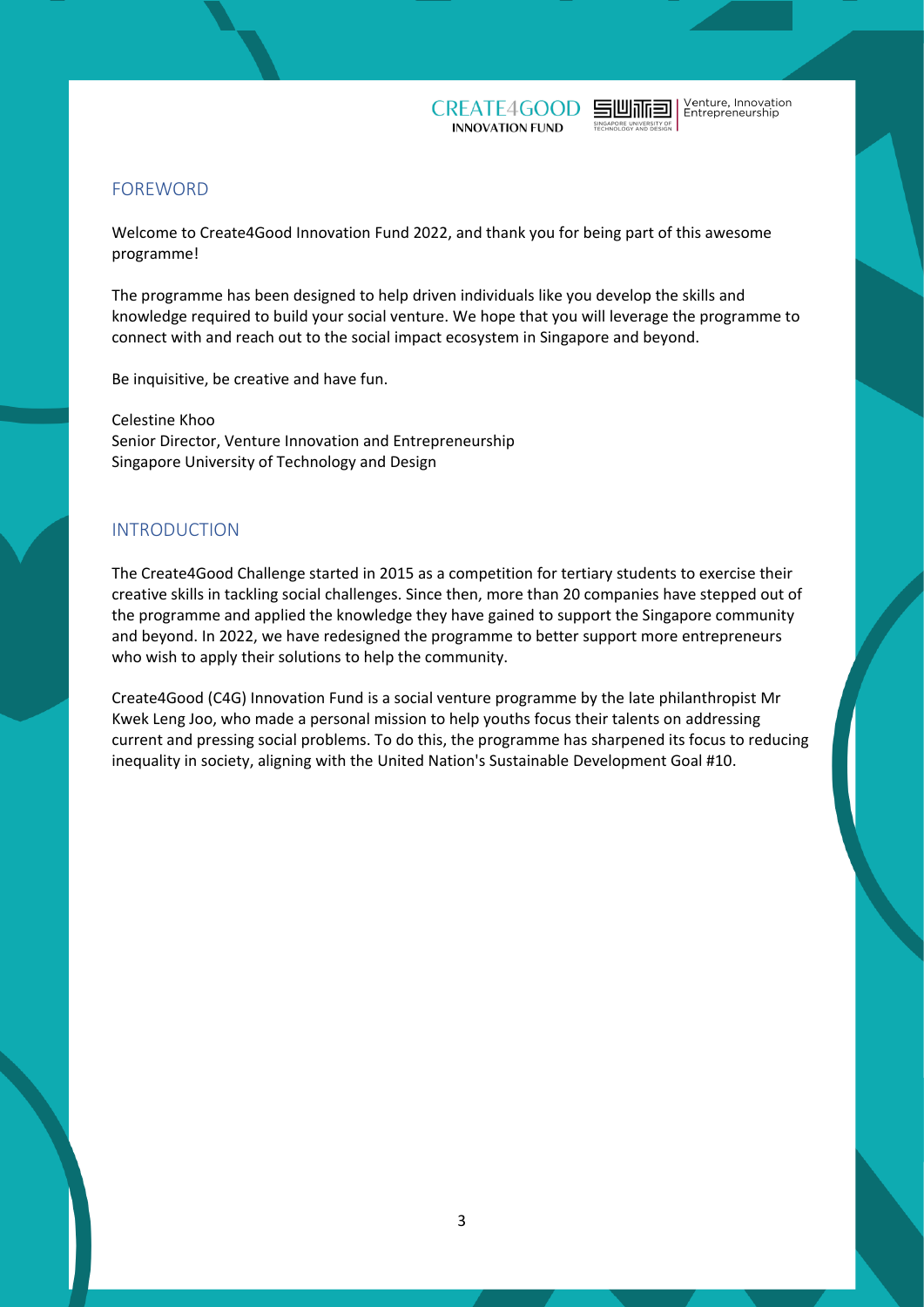



## <span id="page-3-0"></span>ABOUT THE PROGRAMME

The programme will equip participants with design thinking methodologies and tools to help them build their social ventures. Instructors from all walks of the start-up ecosystem will impart the tools and share their experience adapting these tools in their ventures.

#### <span id="page-3-1"></span>Programme Outline

#### Pre-Programme Outline

(For Solo and Pair applicants only)

|  |                   |                              | <b>Learning Objective</b>                                                                                                        |
|--|-------------------|------------------------------|----------------------------------------------------------------------------------------------------------------------------------|
|  | 15 Jan,<br>9.55am | <b>Build-A-Team</b><br>Event | To help solo and pair<br>applicants find suitable<br>participants to build eligible<br>teams to be included in the<br>programme. |

The event will be held on GatherTown. To all solo and pair applicants, please read through the instructions **[here](https://docs.google.com/document/d/1j9k49jtEsBrLFMCVLdFYjPm_I1RgJ8DmwCBBSANDGq0/edit?usp=sharing)** before the event.

# Core Programme Outline

(For all accepted applicants)

|   |                                                           |                                                                     | <b>Learning Objectives</b>                                                                                                                                                                                        |
|---|-----------------------------------------------------------|---------------------------------------------------------------------|-------------------------------------------------------------------------------------------------------------------------------------------------------------------------------------------------------------------|
|   | 28 Jan<br>$2.30 -$<br>9pm<br>and<br>29 Jan<br>8am-<br>7pm | Hack-a-Problem<br>Method:<br>Hackathon                              | Define the problem<br>statement<br><b>Understand fundamentals</b><br>of start-up methodology<br>Presentation and pitch<br>$\bullet$<br>practise                                                                   |
| Λ | 4 Feb<br>$2.30 -$<br>6pm                                  | <b>Building the Social</b><br><b>BMC</b><br>Method:<br>Workshop     | To understand the<br>fundamentals of BMC<br>Develop a BMC that is<br>$\bullet$<br>suitable for their sector and<br>solution<br>To understand extra<br>$\bullet$<br>considerations associated<br>with social space |
| Λ | 11 Feb<br>$2.30 -$<br>6pm                                 | Understanding<br><b>Validation Processes</b><br>Method:<br>Workshop | Understanding<br>$\bullet$<br>validation tools,<br>processes, and strategy<br>Perform validation work on<br>the proposed solution                                                                                 |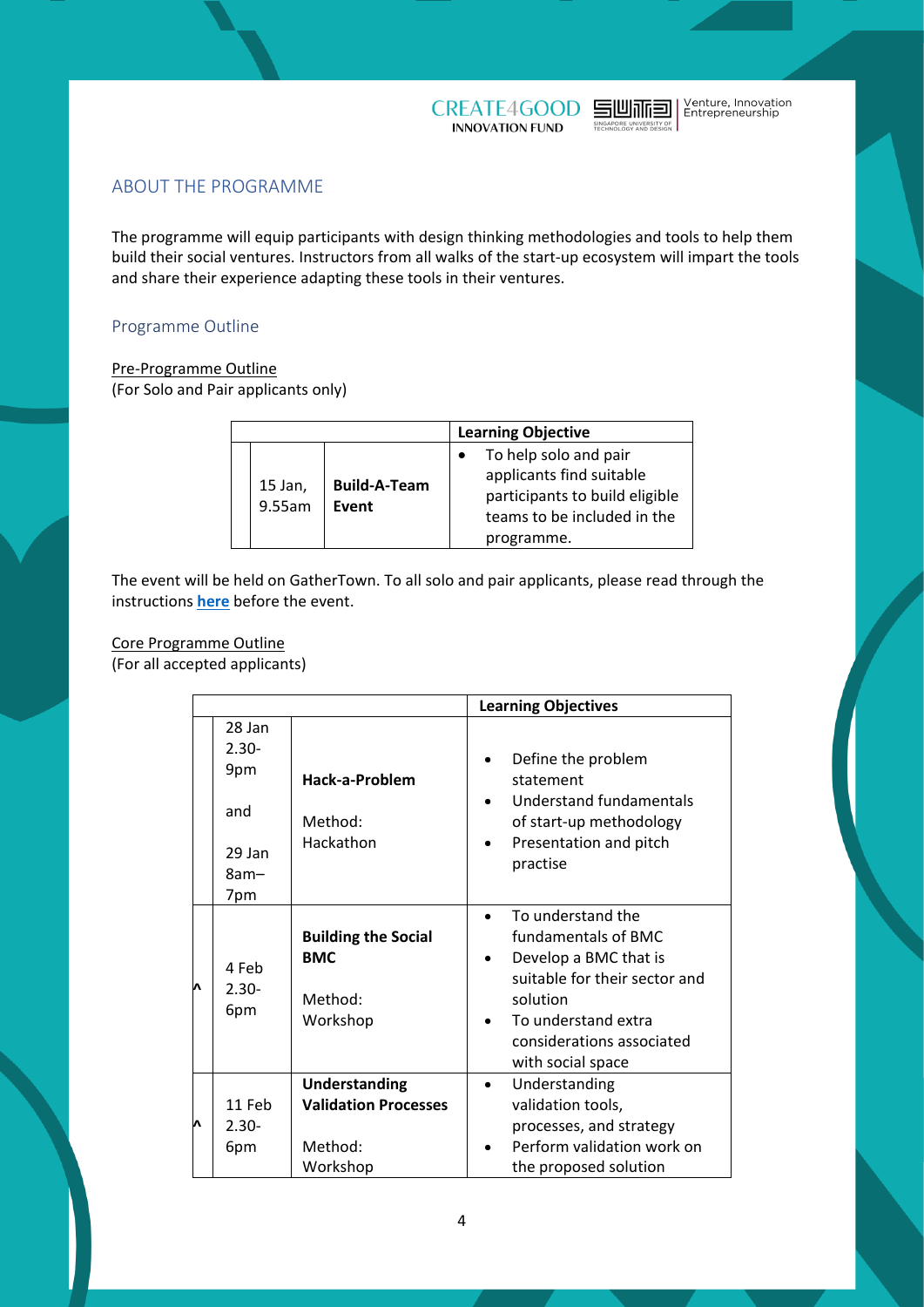**SUMMER | Venture, Innovation<br>SHORAPTE | Entrepreneurship<br>REGINICIBY AND BESIGN** 

|                           |                                                                                                                                                                | Present validated<br>information to mentor for<br>further refinement                                                                                                                                                                                                  |
|---------------------------|----------------------------------------------------------------------------------------------------------------------------------------------------------------|-----------------------------------------------------------------------------------------------------------------------------------------------------------------------------------------------------------------------------------------------------------------------|
| 18 Feb<br>$2.30 -$<br>6pm | Prototyping<br>in Social Space<br>Method:<br>Workshop                                                                                                          | Understanding common<br>methods of prototyping,<br>specifically: rapid<br>prototyping and<br>incremental prototyping<br>Best practices in the<br>prototyping phase<br>Product development for<br>social needs                                                         |
| 25 Feb<br>$2.30 -$<br>6pm | <b>Testing and Iteration</b><br><b>Strategies</b><br>Method:<br>Lecture                                                                                        | Understanding product<br>testing specific to social<br>sectors<br><b>Fundamentals of Agile</b><br>methodology and product<br>development lifecycle                                                                                                                    |
| 11 Mar<br>$2.30 -$<br>6pm | Pitching<br><b>Fundamentals</b><br>Method:<br>Workshop<br>Lecture and<br>workshop<br>on the pitch.<br>Mentoring session to<br>follow through with<br>practice. | Defining the goals of the<br>pitch<br>Anatomy of pitch decks and<br>how to build them<br>Best practises in<br>presentation                                                                                                                                            |
| 14-18<br>Mar<br>PM        | <b>Speaker Series Week</b>                                                                                                                                     | Inspire participants by<br>hearing from diverse<br>perspectives<br>Give participants a first-<br>hand glimpse into upcoming<br>opportunities and<br>challenges of building social<br>ventures<br>Acquire practical tips from<br>people who's been there,<br>done that |
| 25 Mar<br>$2.30 -$<br>6pm | <b>Building Narratives in</b><br><b>Pitch Decks</b><br>Method:<br>Workshop                                                                                     | Learn best practices in<br>narratives building in pitch<br>Branding through pitching<br>Learn about<br>deciphering the audience<br>and their needs                                                                                                                    |

**CREATE4GOOD** 

**^**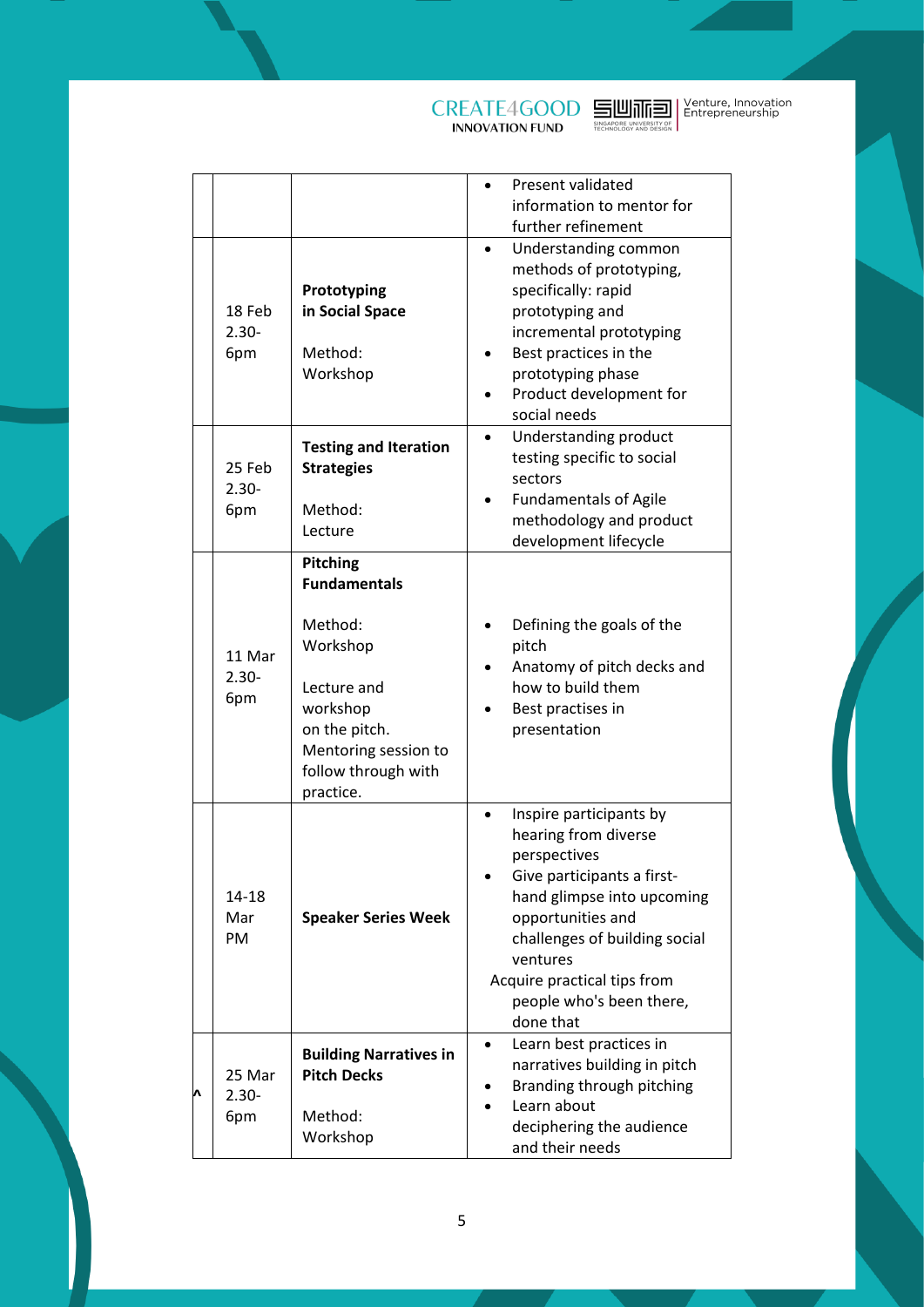

|          | Demo Day | Pitch with ecosystem       |
|----------|----------|----------------------------|
| Apr      |          | players to get connection, |
| $2.30 -$ |          | resources, and networks to |
| 6pm      |          | support spin-off.          |

^ physical events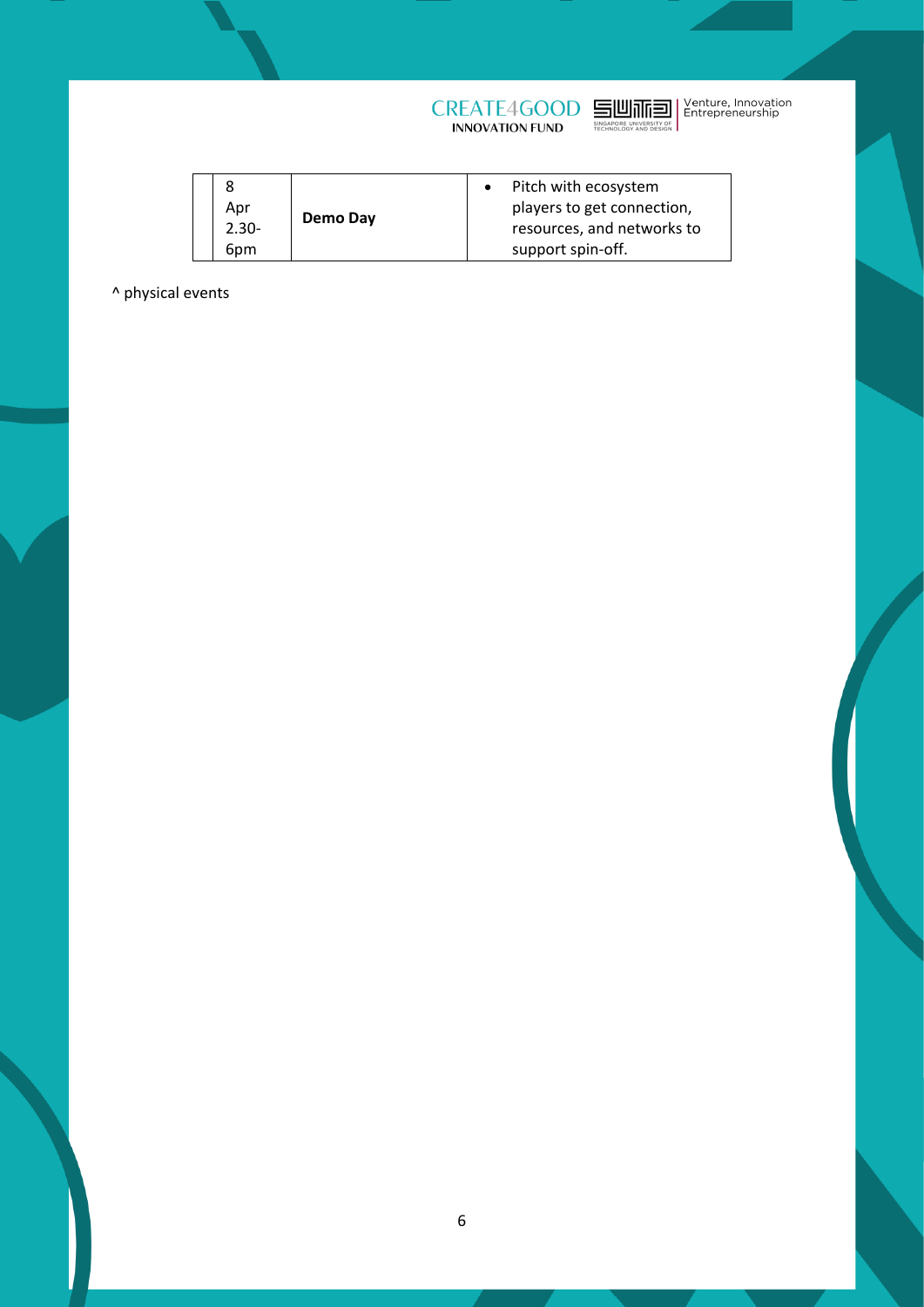



### <span id="page-6-0"></span>PROGRAMME MENTORS

The programme has brought together mentors from the ecosystem to support your learning in the social impact space. Mentors are selected based on their industry expertise and their business experience in the start-up ecosystem or the social impact space.

#### <span id="page-6-1"></span>Mentor Matching

To help you find the best-fit mentor for your project, you may submit your preferred mentor list to help you reap the most of your interaction with the mentor.

You should list your top 5 mentors in order of preference and share this with us for a matching process. We assign the mentors/participant pair based on the best match between you and the mentor. The assigned mentor will follow you through the programme from the second week.

#### <span id="page-6-2"></span>[continues next page]

#### Mentor Schedule

You are eligible to receive up to 1h a week of mentorship from your assigned mentor during the programme. You should meet your mentor in person as much as possible and every week (required). To guide you through each session, you may refer to the programme's schedule.

| Propose Date | <b>Proposed Topic</b>     |
|--------------|---------------------------|
| 28 Jan       | (No Mentorship            |
|              | Sessions)                 |
| 4 Feb        | Defining Problem and      |
|              | problem statements        |
| 11 Feb       | Ideation process,         |
|              | strategy.                 |
|              | Business Model Canvas     |
| 18 Feb       | Validation strategies,    |
|              | groundwork, analysing     |
|              | data from validation      |
| 25 Feb       | POC, MVP and              |
|              | Prototype strategies      |
| 4 Mar        | <b>Test and Iteration</b> |
|              | strategies                |
| 11 Mar       | Draft Pitch Deck          |
| 18 Mar       | Pitch Practise            |
| 25 Mar       | Pitch Practise            |

Other areas you may wish to engage your mentor in can include:

- Access to market
- Access to ecosystem players
- Feasibility and impact assessment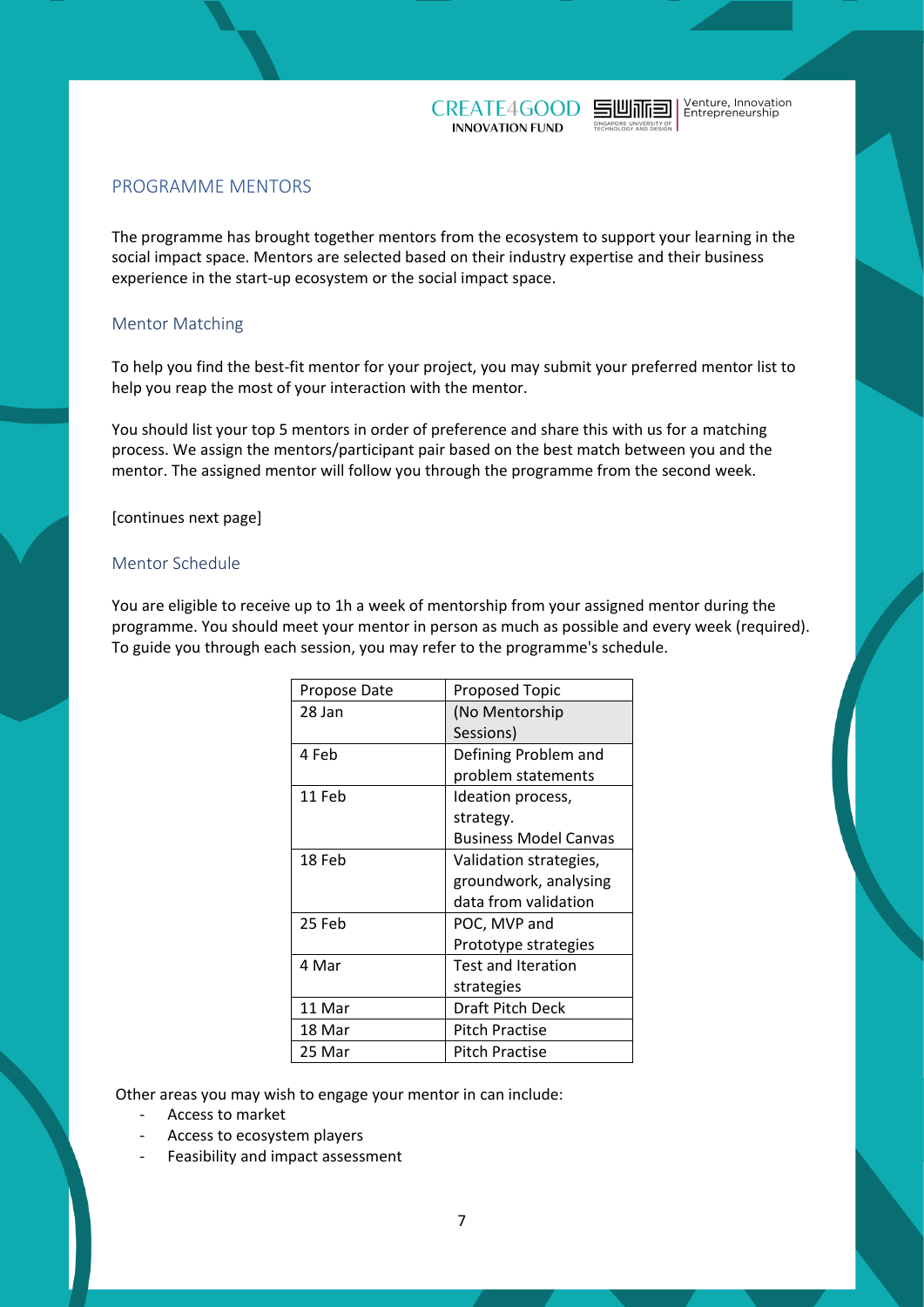

Venture, Innovation<br>Entrepreneurship

凹冰包

<span id="page-7-0"></span>



To help move towards a hybrid model of teaching and learning, we will be using GatherTown to support part of the learning experience in the programme. GatherTown is a virtual platform that helps individuals interact publicly and privately within a virtual platform. It closely resembles the real classroom setting, except better

#### <span id="page-7-1"></span>Setup

GatherTown works on computers and mobile. However, for the best experience, you should access the website through your computer. To access GatherTown, use the following links and password:

Link:<https://gather.town/app/mjYngtlWMXvTmntd/SUTDVIE> Password: SUTDVIE

Use Chrome or Microsoft Edge for best results.



You will be prompted to set up an avatar representing you in the virtual environment. Be creative and bold on your avatar! However, do set the name and your team in the following format:

E.g. Weiren (VIE) E.g. Terence Lee (Magic Apple) E.g. Shilpa (SDG10-10)



You will be prompted to allow the website to access your camera and microphone. Please click "Allow". You should always keep your mic and camera on to help you interact with other participants on the programme.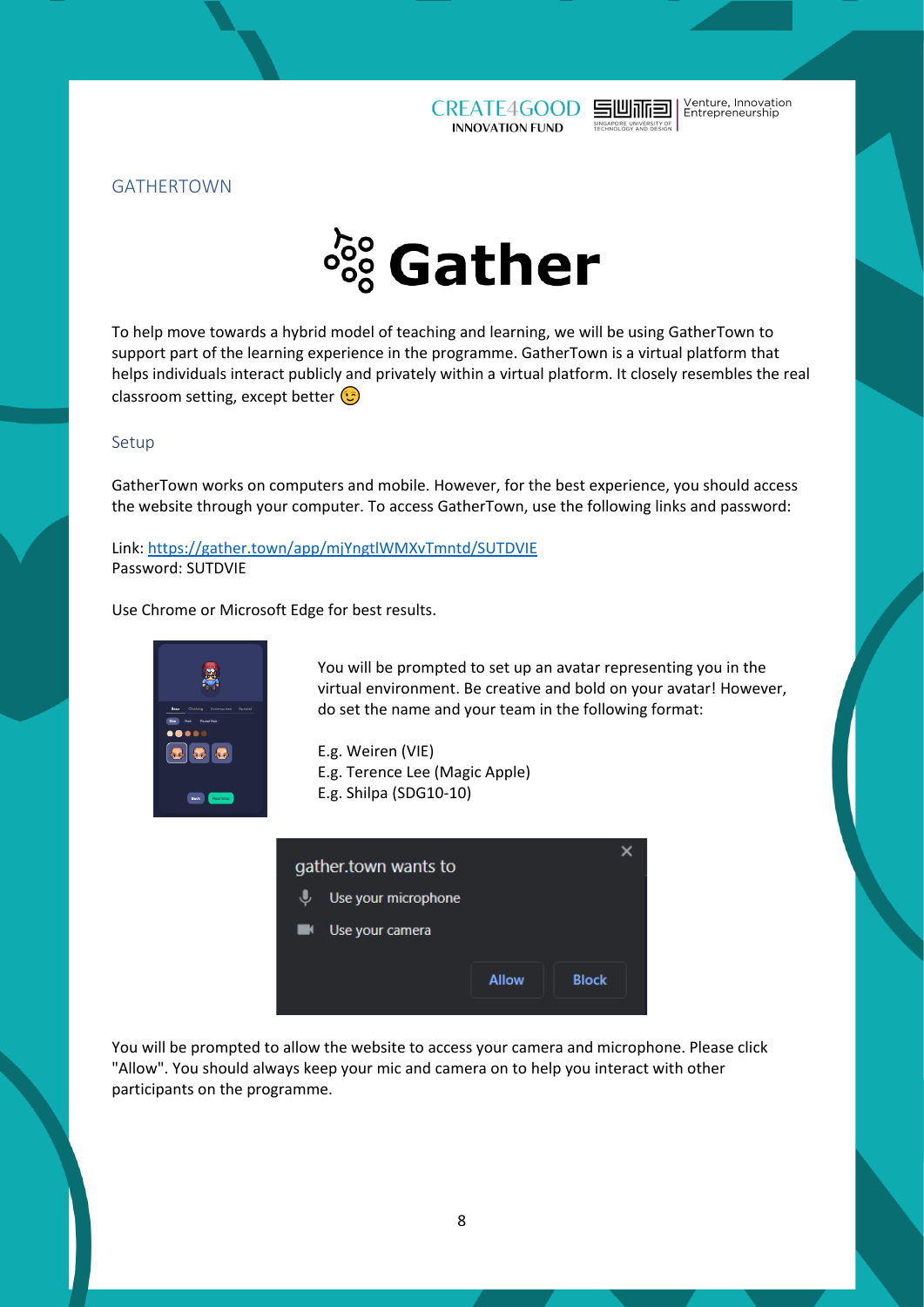

Venture, Innovation<br>Entrepreneurship 司山业国



You may opt to go through the tutorial to have a fundamental understanding of the platform or opt to head straight into the map. Once you are redirected to the C4G Map, your setup is complete and will be saved with the browser you have signed up with.

#### <span id="page-8-0"></span>Basic Controls



Once you are on the Create4Good Map, you can move around the map using the arrow button on the keyboard. You can double click to a specific location to move your avatar to that location.

Object with additional content will be highlighted in yellow, and you may open these contents using the "X" key on your keyboard.

#### <span id="page-8-1"></span>Map



## Click image to access full map

You will find that the map has been carved into niche spaces to serve distinct functions. These are all the rooms you can find in the map

- 1 x Auditorium
- 1 x Partner Information Room
- 1 x Programme Information Room
- 3 x Programme Partner Booth
- 1 x 1-1 Interaction Space
- 1 x Group Interaction Space
- 12 x Meeting Rooms
- 1 x Games Room

#### <span id="page-8-2"></span>Private and Public Spaces

GatherTown supports the use of private and public spaces for different interaction needs. Here are some tips to help you maximize the use of the platform.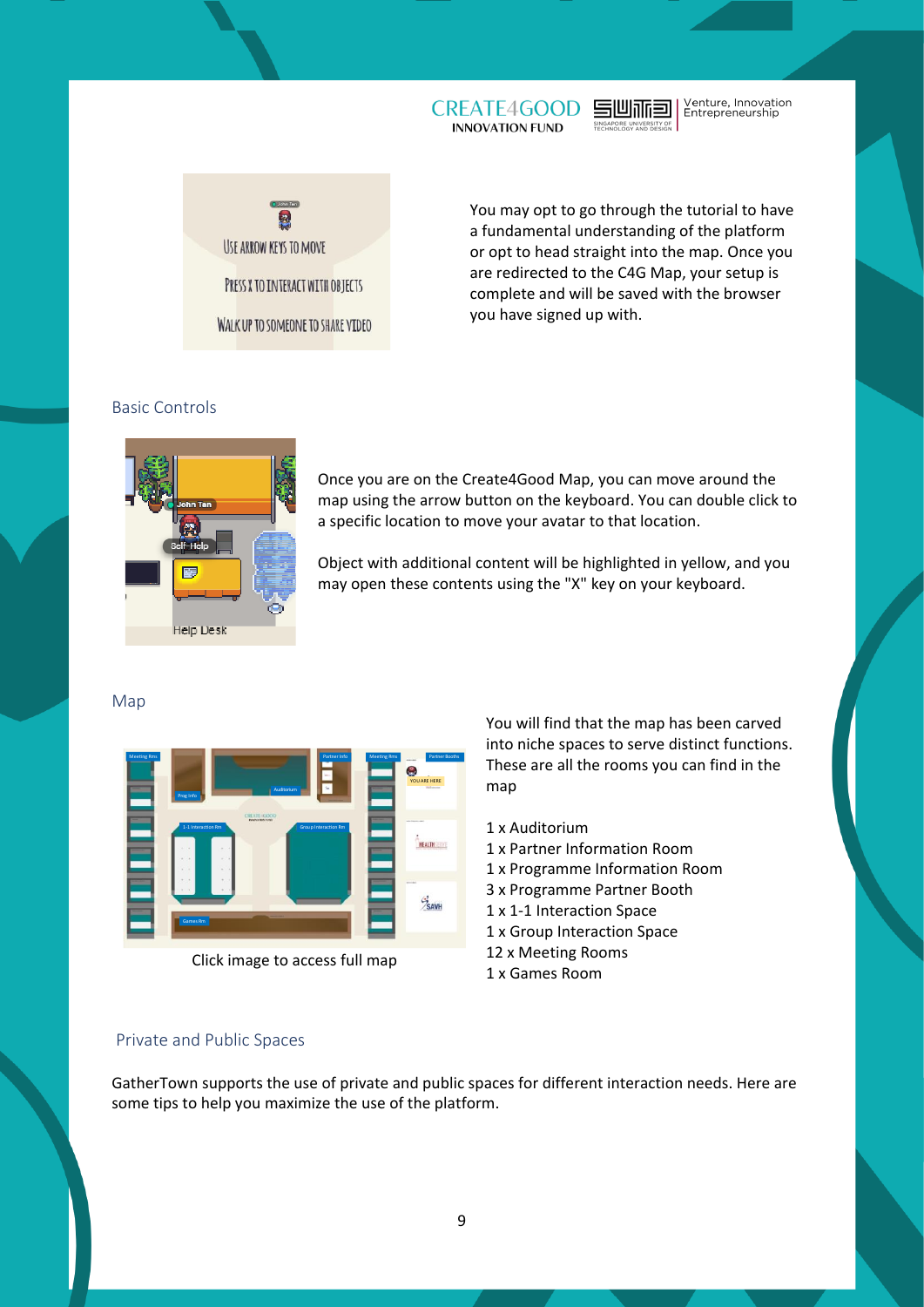

When you enter a private space, the environment outside the private spaces will dim. Individuals outside the private spaces will not hear any conversation unless they have entered these private spaces.

与心不同

**CREATE4GOOD INNOVATION FUND** 

Venture, Innovation<br>Entrepreneurship

The environment is created for private interactions in the 1-1 interaction zone.

You will continue to hear announcements broadcasted to the map.



All meeting rooms are private rooms and hence, only individuals in the room will be able to hear each other.

The meeting room is created to facilitate group discussion and brainstorming. You will continue to hear announcements broadcasted to the map.



In the 'Events & Networking Space', groups can intermingle without 1m social distancing rule while seeing and hearing each other. Only individuals within the space will be able to hear each other.



Are you looking for a friend?

Navigate to the sidebar and right-click on your target's avatar. 'Locate on map' will draw a line between you and your friend, while 'Follow' will move you to the current location of your friend.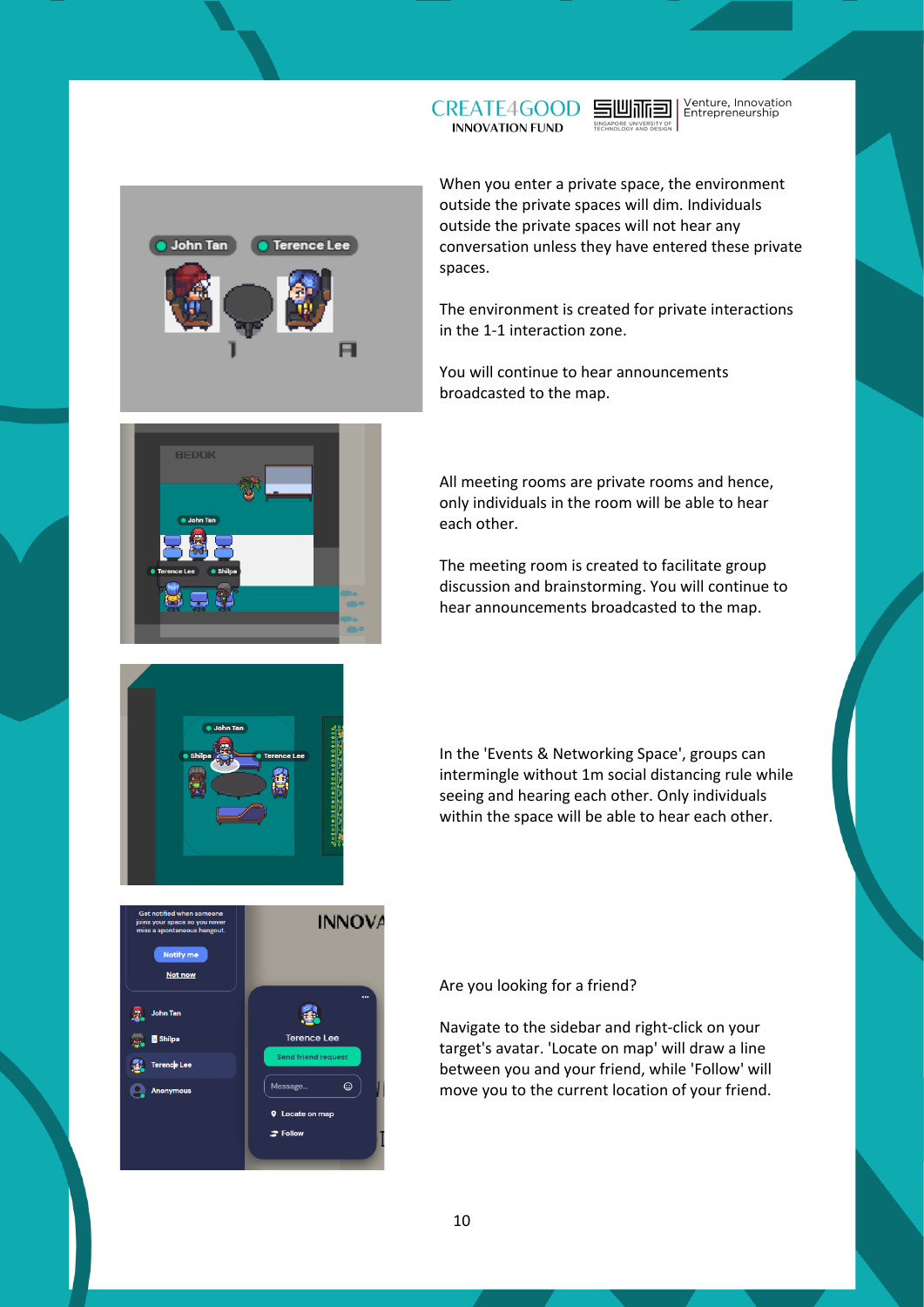Venture, Innovation<br>Entrepreneurship

## <span id="page-10-0"></span>FURTHER SUPPORT ELIGIBILITY

Selected teams will be invited for further support from the Create4Good Innovation Fund. To be eligible for consideration, each team should meet the following criteria:

- 1. You will ensure that your team will attend at least 80% of the programme and participate in activities relating to the programme.
- 2. The team will continue to work on the solutions that support the UNSDG10 throughout the duration of the programme. In the event of a pivot in business solution, you should inform us at the earliest notice possible.
- 3. The team consists of 3 to 5 members with at least 50% SUTD-affiliation. The team should inform SUTD on team composition changes at the earliest notice possible.
- 4. If selected for further support, you should note that SUTD will require the company's BizFile, bank details of the company, and specific milestones to help keep pace with the company's progress.
- 5. A panel will determine the eligibility for further support during the Demo Day at the end of the programme. All teams will be notified of their outcome after the event.

Invited teams will be eligible for the following support:

- 1. SG\$ 50,000 Grant disbursed in 3 tranches at the start and end of 6-month support from SUTD. The disbursement of the second tranche is qualified by meeting the milestones set by the teams together with SUTD.
- 2. Venture Partner who will be supporting the team in the business fundamentals of the teams.
- 3. Access to incubation facilities, subject to availability.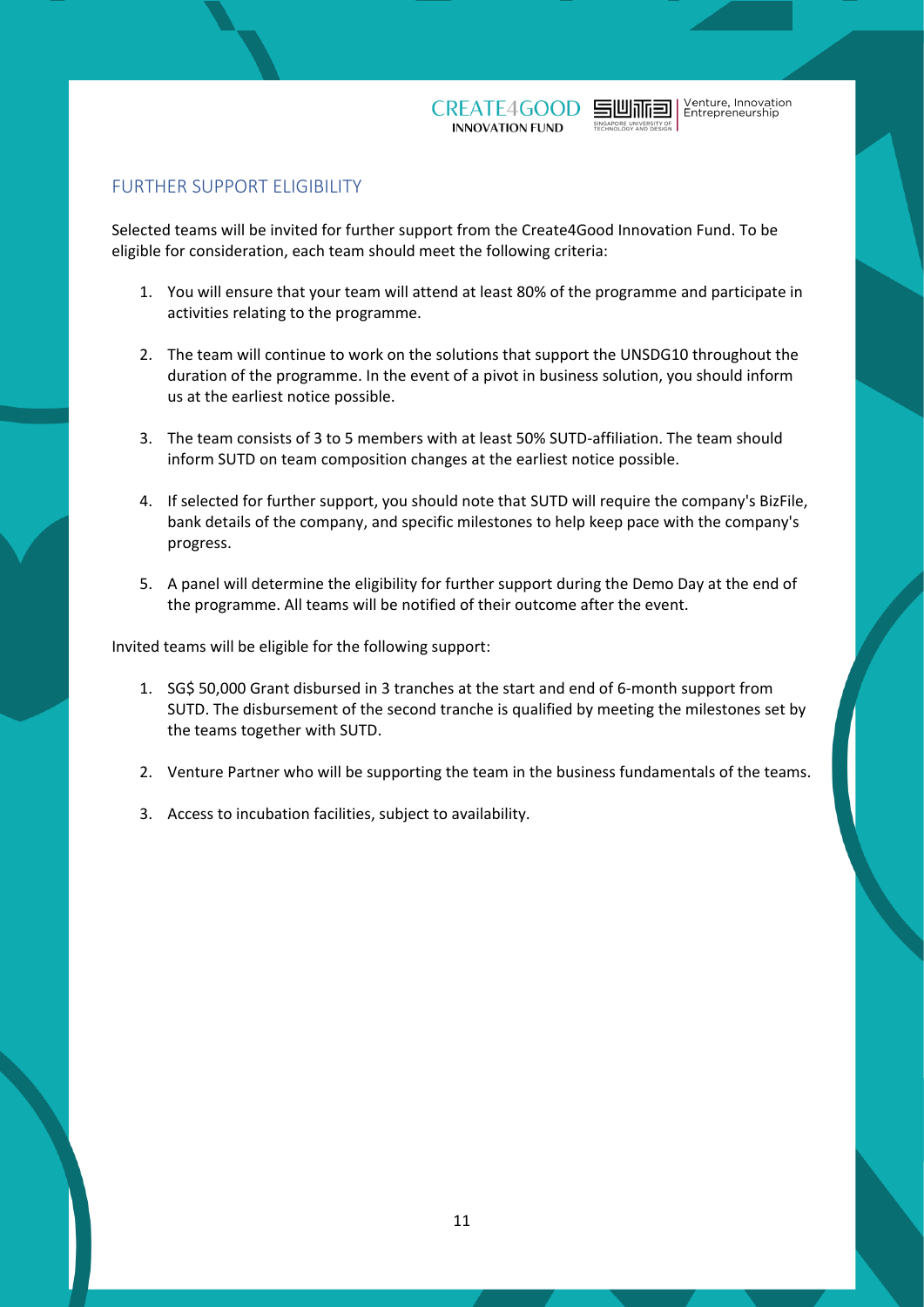

## <span id="page-11-0"></span>MEDIA KIT / RESOURCES

You can download the following media resource for use throughout the programme. For use after the programme, please seek permission from SUTD.

# <span id="page-11-1"></span>COVID SAFETY MEASURES

The university has implemented measures to safeguard participants during the programme. All participants will have to observe the following measures during the course of the programme:

Current Staff/Student

- 1. Complete your daily declaration<https://tts.sutd.edu.sg/> on arriving at campus.
- 2. You should alert us if you have been issued a Health Risk Warning or have returned from an overseas trip in the last 7-days.

#### Non-SUTD Current Staff/Student

- 1. Take a self-administered ART-test 24h before arriving on the campus. Take a snapshot of the result with a timestamp. Upload the image to this [link.](https://forms.office.com/Pages/ResponsePage.aspx?id=drd2NJDpck-5UGJImDFiPcys1k7HLjBIpVIIKmuNwZxUQTM0TkxXMTcySVcyQjlISEJSQ00xTUpFTS4u)
- 2. Complete<https://tdv.sutd.edu.sg/> before arriving to campus

Only participants who are fully vaccinated, certified to be medically ineligible or have recovered from COVID-19 within 180 days, can attend physical workshops.

Also note the additional measures in place to comply MOM's guidelines [link.](https://www.mom.gov.sg/covid-19/advisory-on-covid-19-vaccination-in-employment-settings)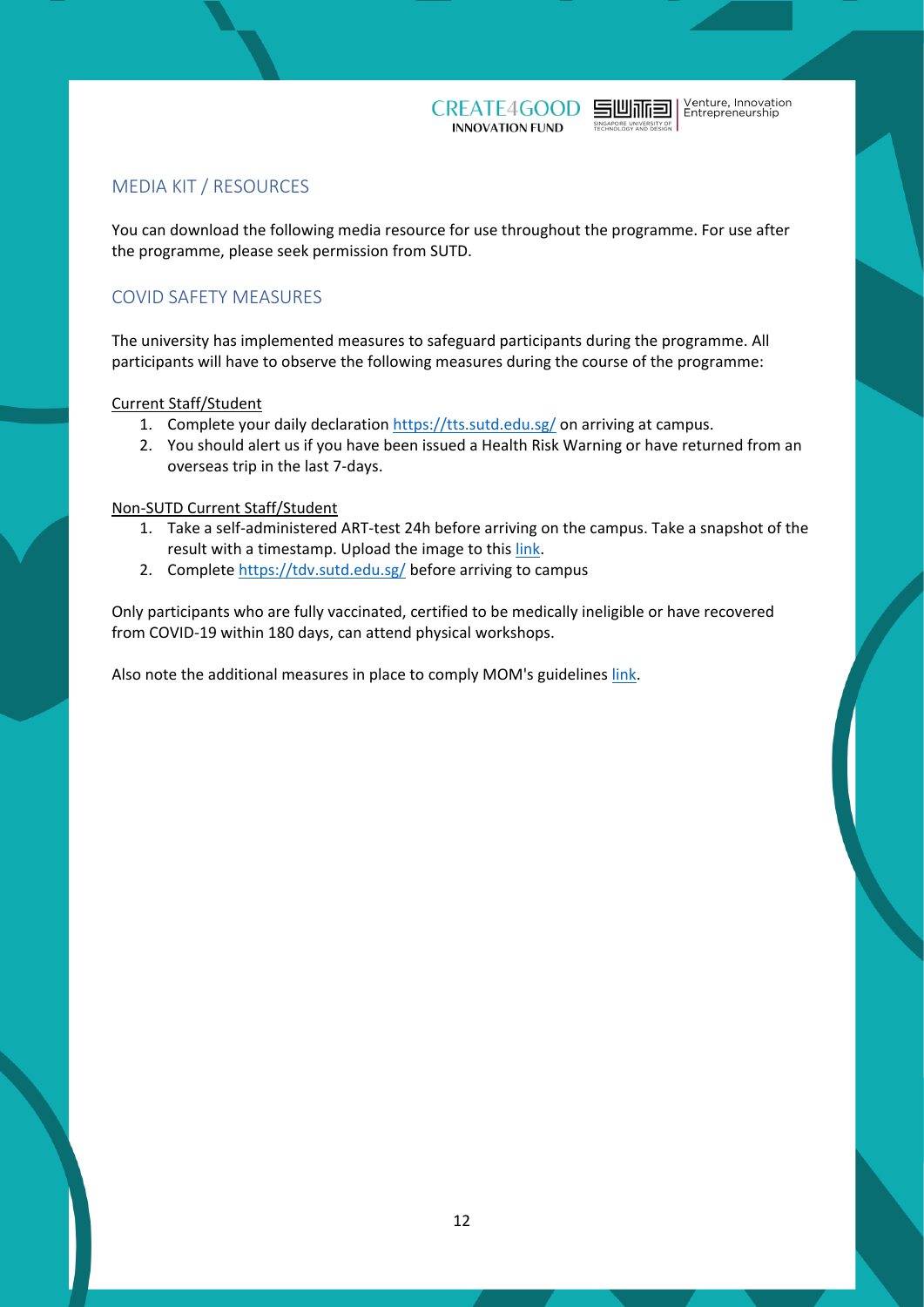



# <span id="page-12-0"></span>**CONTACTS**

Venture Innovation and Entrepreneurship (VIE), SUTD

**Weiren LOH**  weiren\_loh@sutd.edu.sg

**Jared TAN** jared\_tan@sutd.edu.sg

Official Create4Good Innovation Fund 2022 Telegram Channel **[here](https://t.me/+yiUN6nNBtlYzMTI1)**. Get the latest updates, announcements, discussion of the programme on the channel.

# <span id="page-12-1"></span>ACKNOWLEDGEMENTS

Singapore University of Technology and Design would like to extend deep appreciation to the late Kwek Leng Joo for his generous support of the programme.

Create4Good Innovation Fund 2022 partners with three social service agencies who have provided problem statements faced by the communities around Singapore, i.e. HealthServe, Singapore Anti-Narcotics Association, and Singapore Association for the Visually Handicapped. Their input and feedback have been invaluable in shaping the programme.

Ken Chua Tsai serves as the social entrepreneur-in-residence for SUTD and has contributed immensely to shaping the programme. Ken is the cofounder of (these)abilities, which develops solutions that help overcome everyday challenges faced by persons with disabilities.

SUTD also partners with Code For Asia, and HackLaunch to help develop the content and instructors you will interact with over the course of the programme.

SUTD would also like to acknowledge the contribution of the social impact ecosystem for their support and help towards the programme. They include

- raiSE
- Law Society Pro Bono Services
- National Volunteer and Philanthropy Centre

THANK YOU FOR BEING PART OF THE PROGRAMME WE WISH YOU EVERY SUCCESS IN YOUR SOCIAL VENTURE